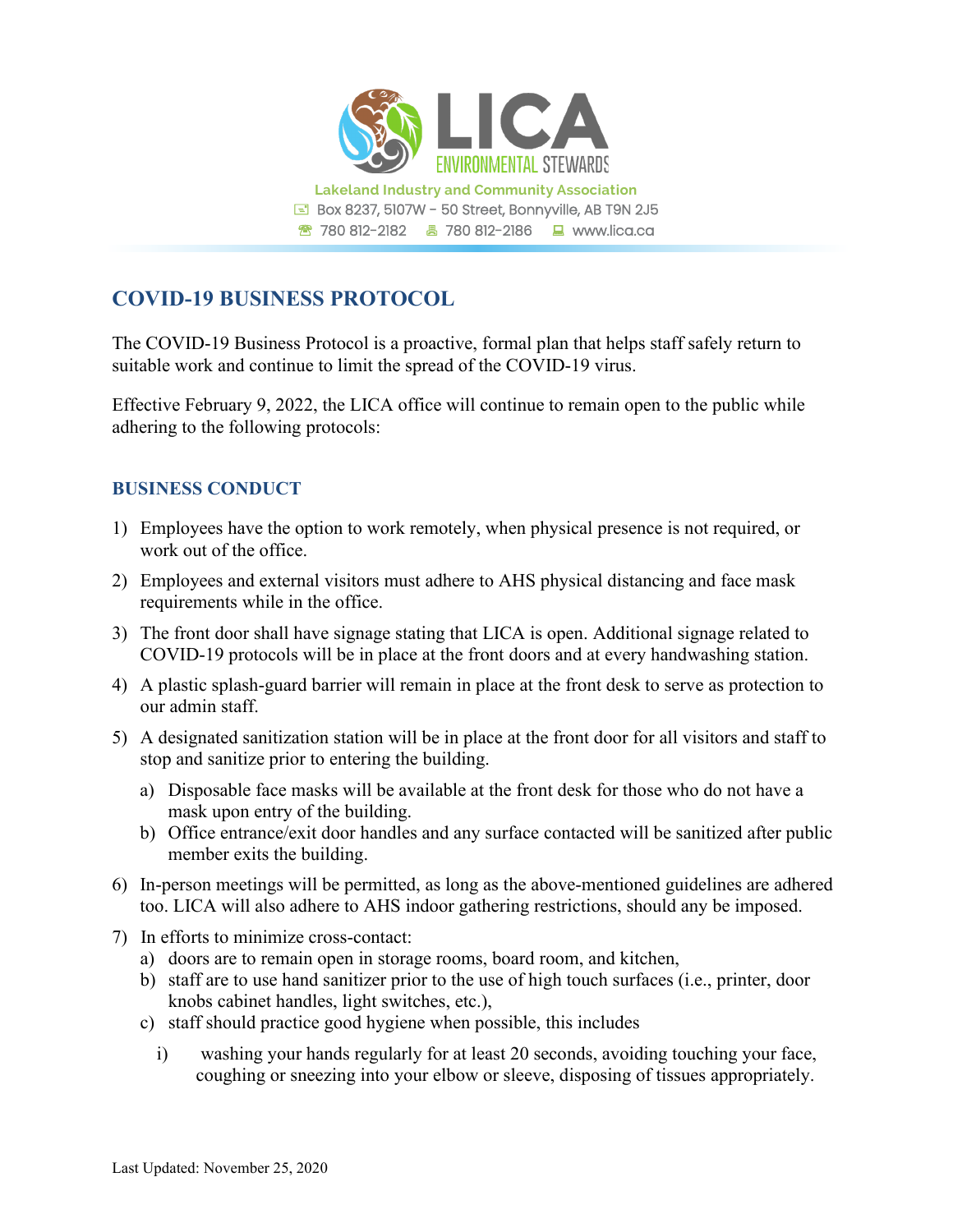8) The last staff member in the office should sanitize all surface areas prior to leaving the office, including the office doors upon exiting.

## **IN THE EVENT OF AN ILLNESS**

LICA strongly encourages staff to stay home when feeling ill for the safety of the person infected and other staff members. LICA commits to supporting its staff by allowing the opportunity to work from home and enacting section 3.9.1.1 of the *Leaves of Absence and Sick Leave* Policy when necessary as response to the COVID-19 pandemic. Should an employee require additional sick leave beyond their accrued time, they may be granted extended paid leave upon the discretion of the Board of Directors. These requests will require a doctor's note.

- 1) In alignment with Public Health Recommendations:
	- a) Employees are legally required to adhere to the public health isolation requirements set forth by the Alberta Government (https://www.alberta.ca/coronavirus-info-foralbertans.aspx). A doctor's note is not required upon the completion of these requirements.
	- b) Should an employee contract any of the above-mentioned six core symptoms, they are not permitted to enter the office until the mandatory self-isolation requirements are met. The employee is expected to work from home, if able, and will be paid during selfquarantine regardless of workload.
		- i) Should a doctor's note be provided confirming that symptoms are related to a preexisting illness or health condition, the employee may return to work immediately.
		- ii) Should the employee receive a negative COVID-19 result, they shall return to work upon resolution of symptoms.
	- c) If an employee contracts the following [secondary symptoms,](https://www.alberta.ca/covid-19-testing-in-alberta.aspx) they are not permitted to enter the office until the symptoms resolve. The employee is expected to work from home if physically able; however if unable to work employees may utilize their accrued sick pay. Select secondary symptoms include: Stuffy nose, painful swallowing, chills, headache, muscle aches, nausea, vomiting, diarrhea, conjunctivitis, and feeling unwell.
	- d) If an employee was exposed to a confirmed COVID-19 case, they are encouraged to quarantine for a minimum of 5 days and monitor for core symptoms. The employee is expected to work from home, if able, and will be paid during self-quarantine regardless of workload.
	- e) If an employee starts experiencing symptoms while at work, they must isolate themselves from others immediately, notify the Executive Director, and go home as soon as possible.
		- i) Employee must notify the Executive Director of all areas they have been in contact within the office to ensure that surface areas get disinfected.
		- ii) Executive Director will notify staff to remain at their stations until a thorough disinfection occurs.

**Note:** This protocol is subject to change upon further developments in the COVID-19 pandemic and release of Government recommendations and updates. Any public health measures instated by the Government of Alberta will be adhered to above the requirements outlined within this